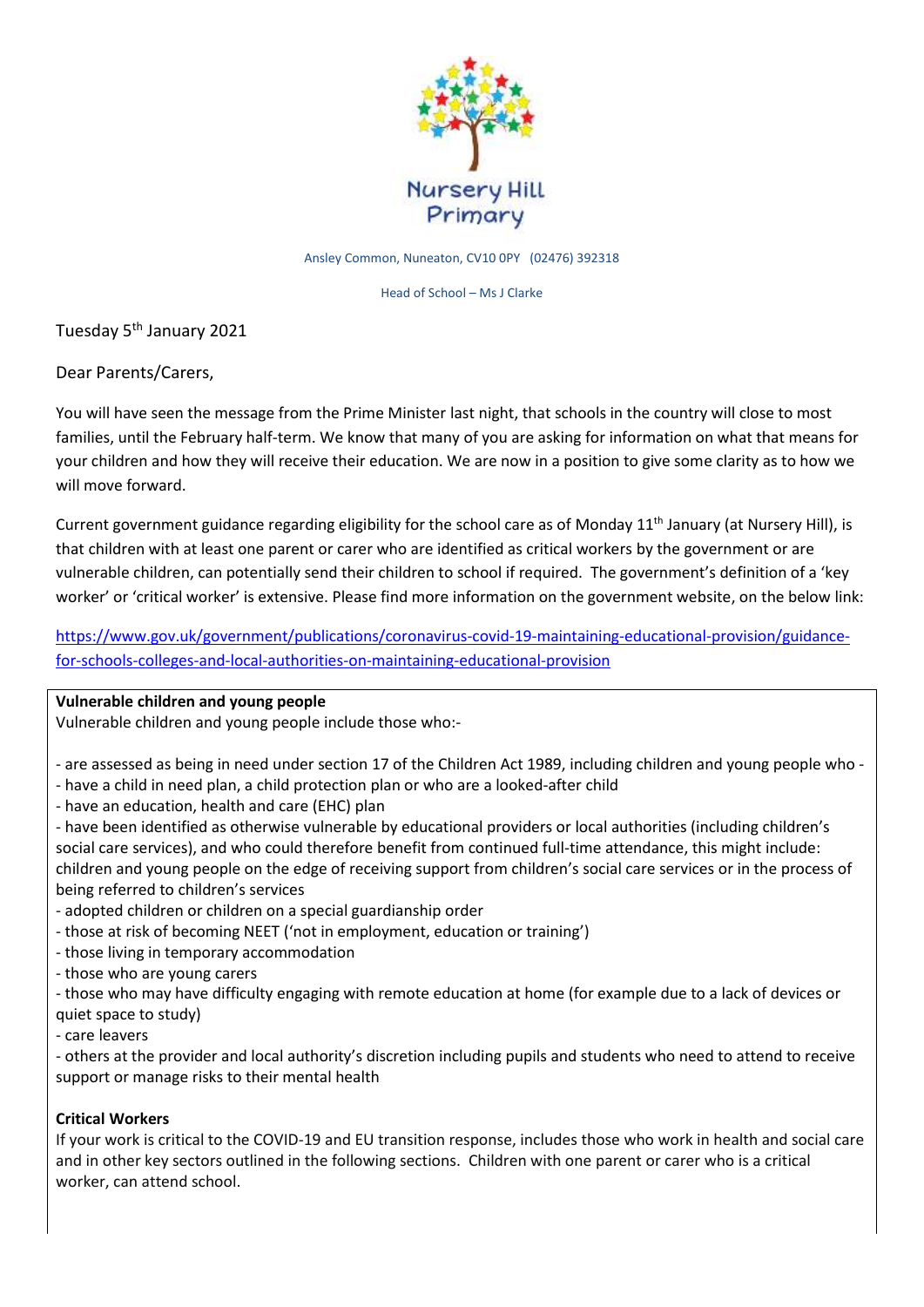# **Health and social care**

This includes but is not limited to doctors, nurses, midwives, paramedics, social workers, care workers, and other frontline health and social care staff including volunteers; the support and specialist staff required to maintain the UK's health and social care sector; those working as part of the health and social care supply chain, including producers and distributers of medicines and medical and personal protective equipment.

#### **Education and childcare**

This includes childcare, support and teaching staff, social workers and those specialist education professionals who must remain active during the COVID-19 response to deliver this approach.

#### **Key public services**

This includes those essential to the running of the justice system, religious staff, charities and workers delivering key frontline services, those responsible for the management of the deceased, and journalists and broadcasters who are providing public service broadcasting.

#### **Local and national government**

This only includes those administrative occupations essential to the effective delivery of the COVID-19 response and the delivery of and response to EU transition, or delivering essential public services such as the payment of benefits, and the certification or checking of goods for import and export (including animal products, animals, plants and food), including in government agencies and arms-length bodies.

#### **Food and other necessary goods**

This includes those involved in food production, processing, distribution, sale and delivery as well as those essential to the provision of other key goods (for example hygienic and veterinary medicines).

#### **Public safety and national security**

This includes police and support staff, Ministry of Defence civilians, contractor and armed forces personnel (those critical to the delivery of key defence and national security outputs and essential to the response to the COVID-19 outbreak and EU transition, fire and rescue service employees (including support staff), National Crime Agency staff, those maintaining border security, prison and probation staff and other national security roles, including those overseas.

# **Transport and border**

This includes those who will keep the air, water, road and rail passenger and freight transport modes operating during the COVID-19 response and EU transition, including those working on transport systems through which supply chains pass and those constructing or supporting the operation of critical transport and border infrastructure through which supply chains pass.

#### **Utilities, communication and financial services**

This includes staff needed for essential financial services provision (including but not limited to workers in banks, building societies and financial market infrastructure), the oil, gas, electricity and water sectors (including sewerage), information technology and data infrastructure sector and primary industry supplies to continue during the COVID-19 response, as well as key staff working in the civil nuclear, chemicals, telecommunications (including but not limited to network operations, field engineering, call centre staff, IT and data infrastructure, 999 and 111 critical services), postal services and delivery, payments providers and waste disposal sectors.

# **Message for Key Workers: Confirm with Employers**

If workers think they fall within the critical categories above they should confirm with their employer that, based on their business continuity arrangements, their specific role is necessary for the continuation of this essential public service.

However, we must emphasise that the government guidance also states that "many parents working in these critical sectors may be able to ensure their child is kept at home. **Every child who can be safely cared for at home should be**." The provision that will be provided is a childcare service and not an educational service.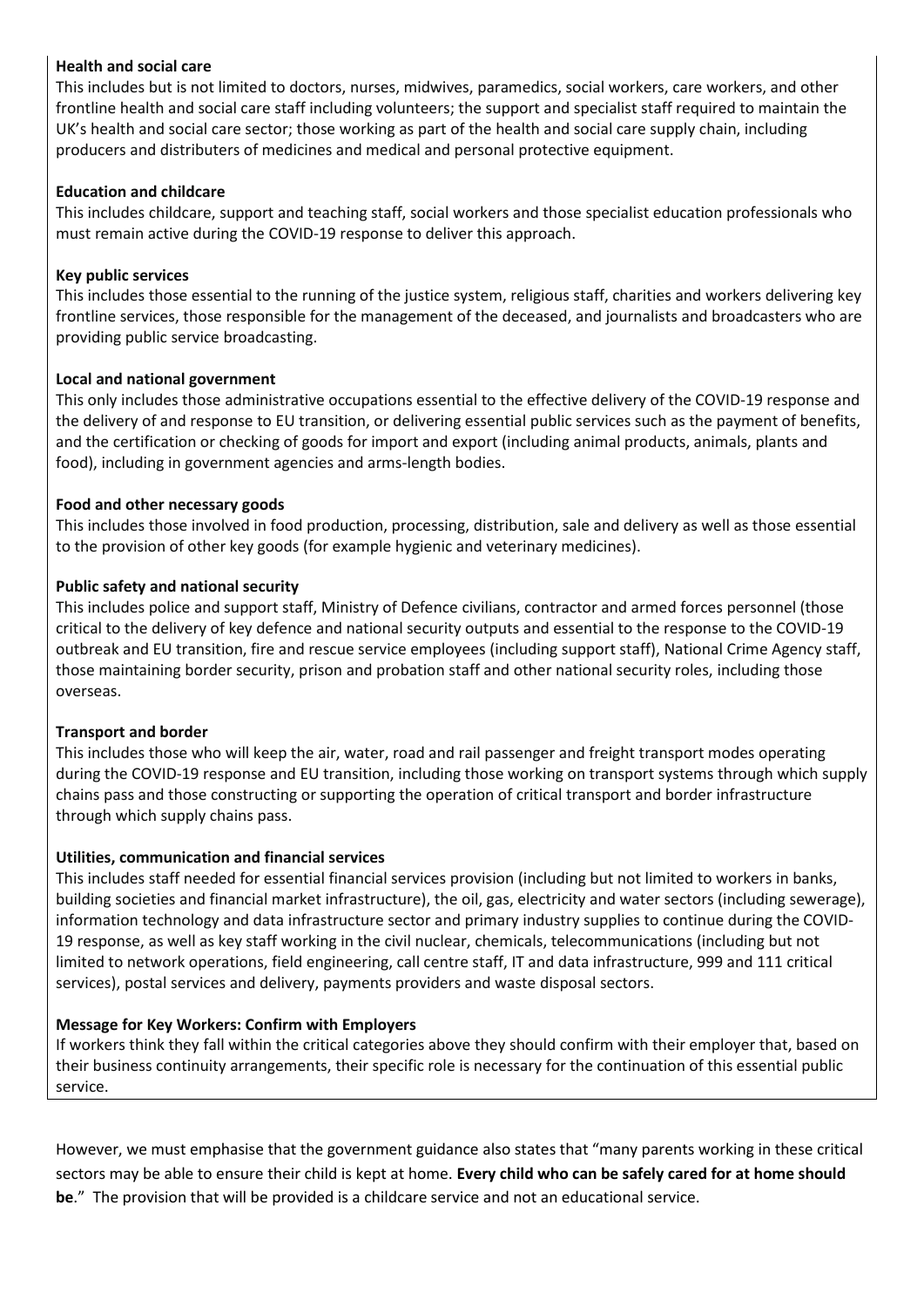We appreciate the disruption that this will cause you. However, everyone has a role to play in stopping the spread of the Coronavirus, and the new variant of this virus.

Every day, data will be collected in the morning so that we have a very clear picture of who is in school and, if any child is not attending that should be, we need to know where they are. That is obviously a critical piece of work if we are to safely track some of our most vulnerable children. That will be our starting point.

We are asking **parents to complete the form** below to give us information about your situation and why you require school based childcare. If you are a critical worker, we will be asking you to provide **evidence** to confirm that your role is covered by the government guidance. We may also need to get in touch with you via telephone to gain some extra clarification.

If you become unwell with coronavirus symptoms, you must **immediately** contact school and arrange collection of your child. School must be informed if you no longer fall in the critical worker list or you have been asked to selfisolate. Please note that we request that children must have thorough handwashing upon entering and exiting school.

We understand how this will affect the children and you, as families, and while we empathise, we have to be firm in the application of government guidelines if we are to keep your children safe and help stop the spread of Coronavirus. Your essential co-operation is appreciated.

Please submit the completed form below, if applicable, leaving it in the plastic curver box (in the foyer) by **12 noon Thursday 7th January 2021.**

Kind regards

Ms J Clarke